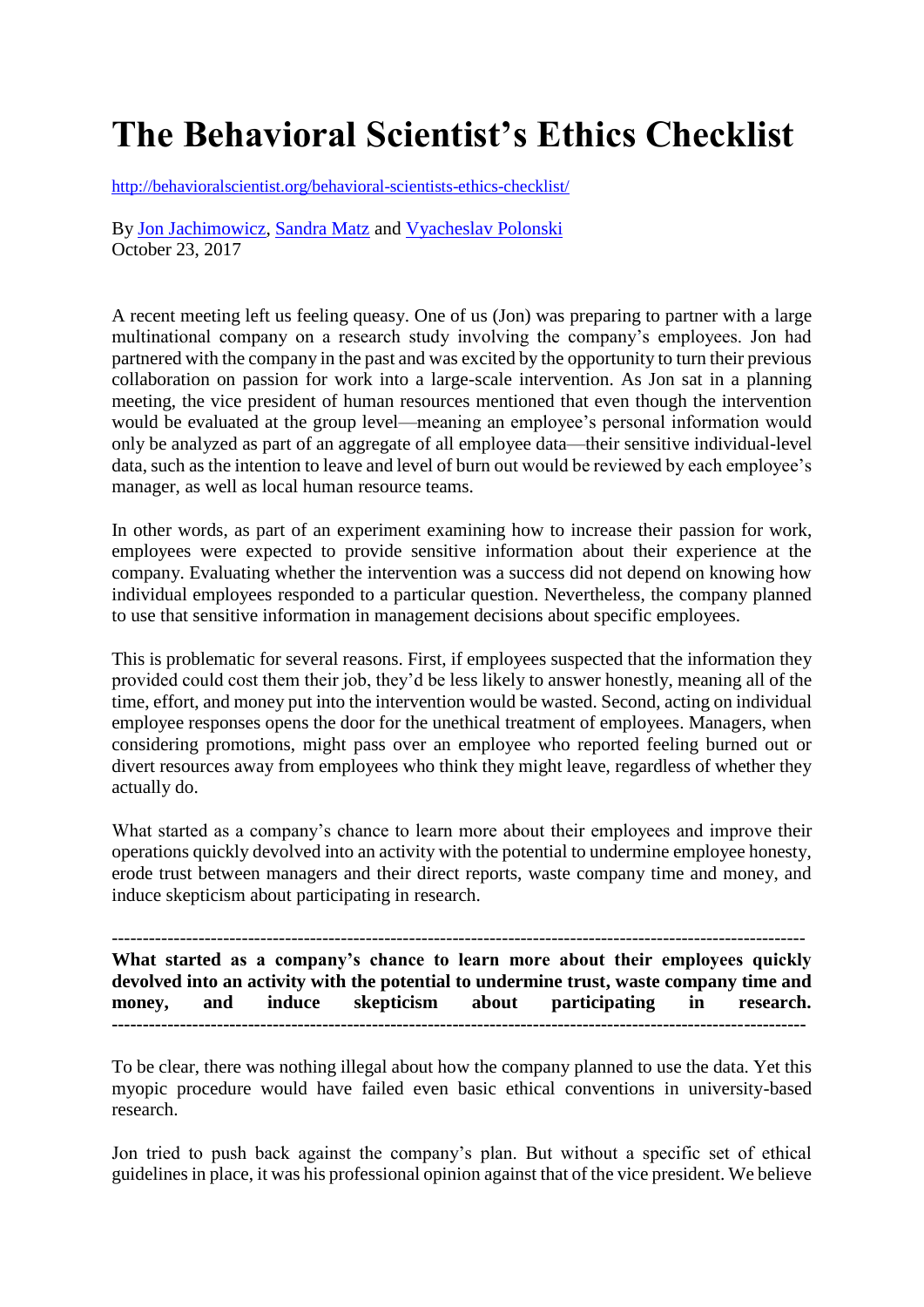that a clearly defined set of ethical guidelines could have helped Jon and the company work through this situation. And in speaking with other behavioral scientists, we've heard that Jon's experience is not uncommon.

Simply put, a vice president's motives are different than those of an academic researcher. Turning a profit and advancing scientific knowledge are very different undertakings, and these differences can lead to ethical standoffs. As more and more companies hire behavioral scientists, increasingly the person leading the research will be an employee of the company, blurring the lines between a company's motives to generate revenue and a researcher's obligation to his or her participants.

Yet it's the differences between companies and researchers that make their partnerships so valuable. Companies have access to one-of-a-kind datasets, specific settings with which to test interventions, and access to large populations of people working toward the same goal. Researchers have the training to design and test ideas, analyze data, and draw actionable insights from the research.

To ensure these partnerships are beneficial to all involved—companies, employees, customers, and researchers—behavioral scientists need a set of ethical standards for conducting research in companies.



To address this need, we created [The Behavioral Scientist's Ethics Checklist.](http://behavioralscientist.org/wp-content/uploads/2017/10/The-Behavioral-Scientists-Ethics-Checklist-1.pdf) In the checklist, we outline six key principles and questions that behavioral scientists and companies should ask themselves before beginning their research. To illustrate how each principle operates in practice, we provide mini case studies highlighting the challenges other researchers and companies have faced.

The checklist is not yet perfect, nor is it exhaustive. But we feel it's a good start, as it helps operationalize previous work on applying behavioral science ethically (see the Further Reading & Resources section at the end of the article). We invite academics and practitioners alike to help us add to and refine it. We'll make the checklist a living document and update it accordingly.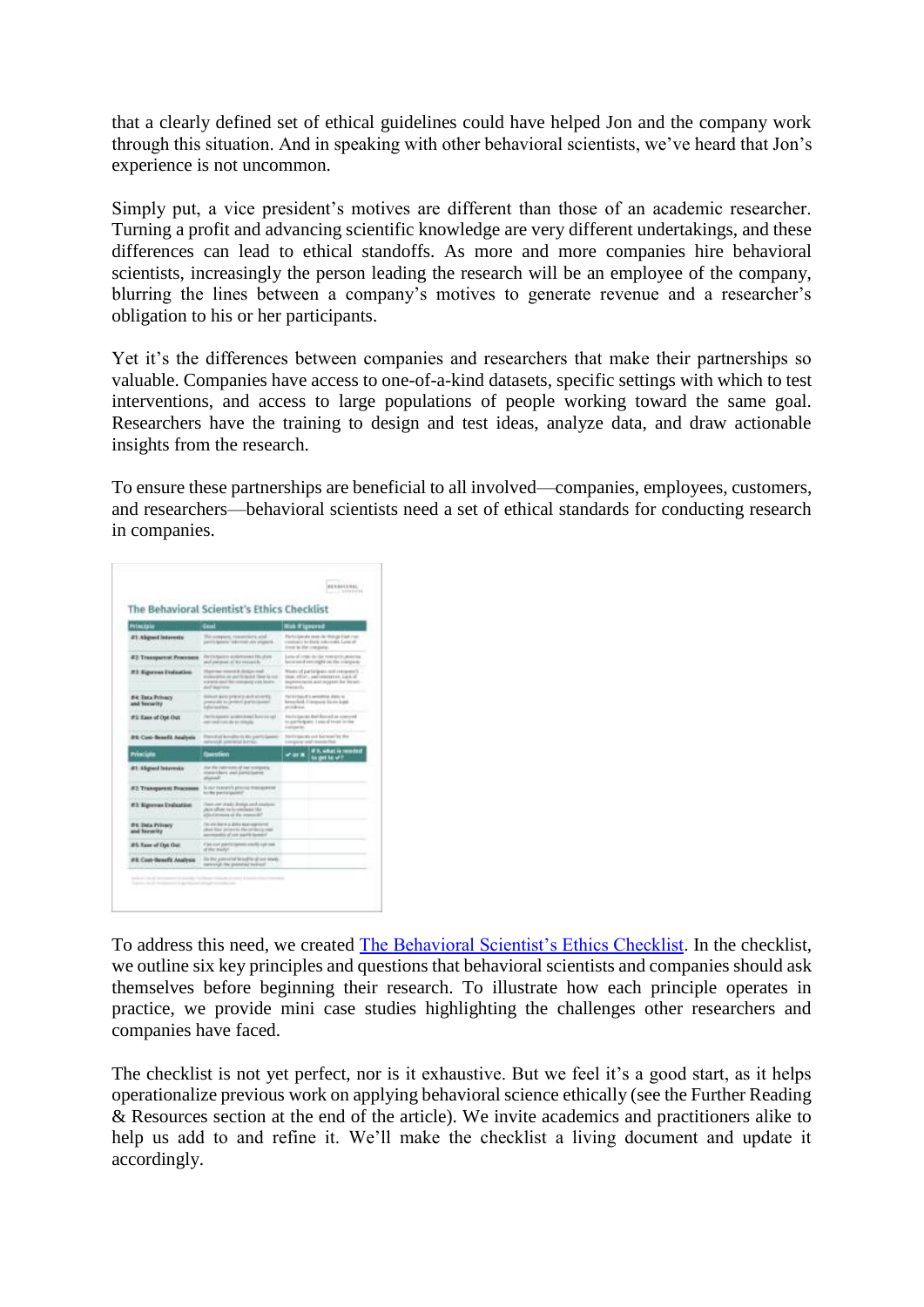We designed the checklist to play an active role in discussions between researchers and managers and we invite you to try it at your next study design meeting. Our hope is the checklist will lead to improvements in intervention design, decrease uneasiness and uncertainty, and, ultimately, ensure that the work we conduct lives up to the highest ethical standards.

#### **#1 Aligned Interests: Are the interests of our company, researchers, and participants aligned?**

In 2016, the life insurance company John Hancock [announced an unusual move,](https://finance.yahoo.com/news/john-hancock-vitality-life-insurance-140000403.html) one that was later lauded by an article in the *[Harvard Business Review](https://hbr.org/2017/06/can-insurance-companies-incentivize-their-customers-to-be-healthier)* and that earned John Hancock an award for being the [most innovative insurer.](http://www.prnewswire.com/news-releases/john-hancock-named-most-innovative-insurer-by-insurance-nexus-300436275.html) John Hancock partnered with Vitality, a wellness program provider, and started offering incentives that rewarded healthy behaviors by their customers. In short, John Hancock planned to encourage a range of behaviors associated with a longer, healthier life.

The motive on John Hancock's part was clear: the longer people who had a life insurance plan lived, the less likely John Hancock would have to pay out the insurance policy. Longer, healthier lives are therefore clearly in the company's best interest. What makes this case special, however, is that for those people taking out life insurance, living a longer, healthier life is also in their best interest. In this case, the interests of the company running the study and the customers participating in it are aligned.

Contrast this approach with the way credit card companies bill their customers, particularly the way companies present the minimum repayment fee. Imagine your credit card bill came to \$435 this month. A company might suggest that you repay two percent of the total (\$8.70) as a minimum payment, or they could leave this suggestion out.

Make no mistake: The credit card company benefits and you lose if you don't repay the whole amount. You'll pay interest on any leftover sum.

Does it matter whether your credit card bill includes a minimum repayment fee? A 2009 study [by Neil Stewart](http://citeseerx.ist.psu.edu/viewdoc/download?doi=10.1.1.318.6526&rep=rep1&type=pdf) indicates it does. In his experiment, bills with low minimum repayments made it less likely that individuals repaid their full credit card bill, in comparison to those who received a letter that omitted minimum repayments. This occurs because of the anchoring effect, whereby arbitrary numbers, like the suggestion to pay \$8.70, systematically skew people's decisions, even if they know such anchors are arbitrary. In this case, the intentions of credit card companies and their customers are clearly misaligned. When the company benefits, the customer suffers.

Insights from behavioral science can help people live longer, and they can also induce people to pay more interest. People can be made better off or worse off.

For this reason, behavioral scientists must ask their collaborating companies what their intentions are and how their intentions align with those of the people they're working with, often employees or customers. When intentions are misaligned, researchers and companies need to place greater care on how behavioral insights are used and for what ends.

**Our hope is the checklist will lead to improvements in intervention design, decrease uneasiness and uncertainty, and, ultimately, ensure that the work we conduct lives up to the highest ethical standards.**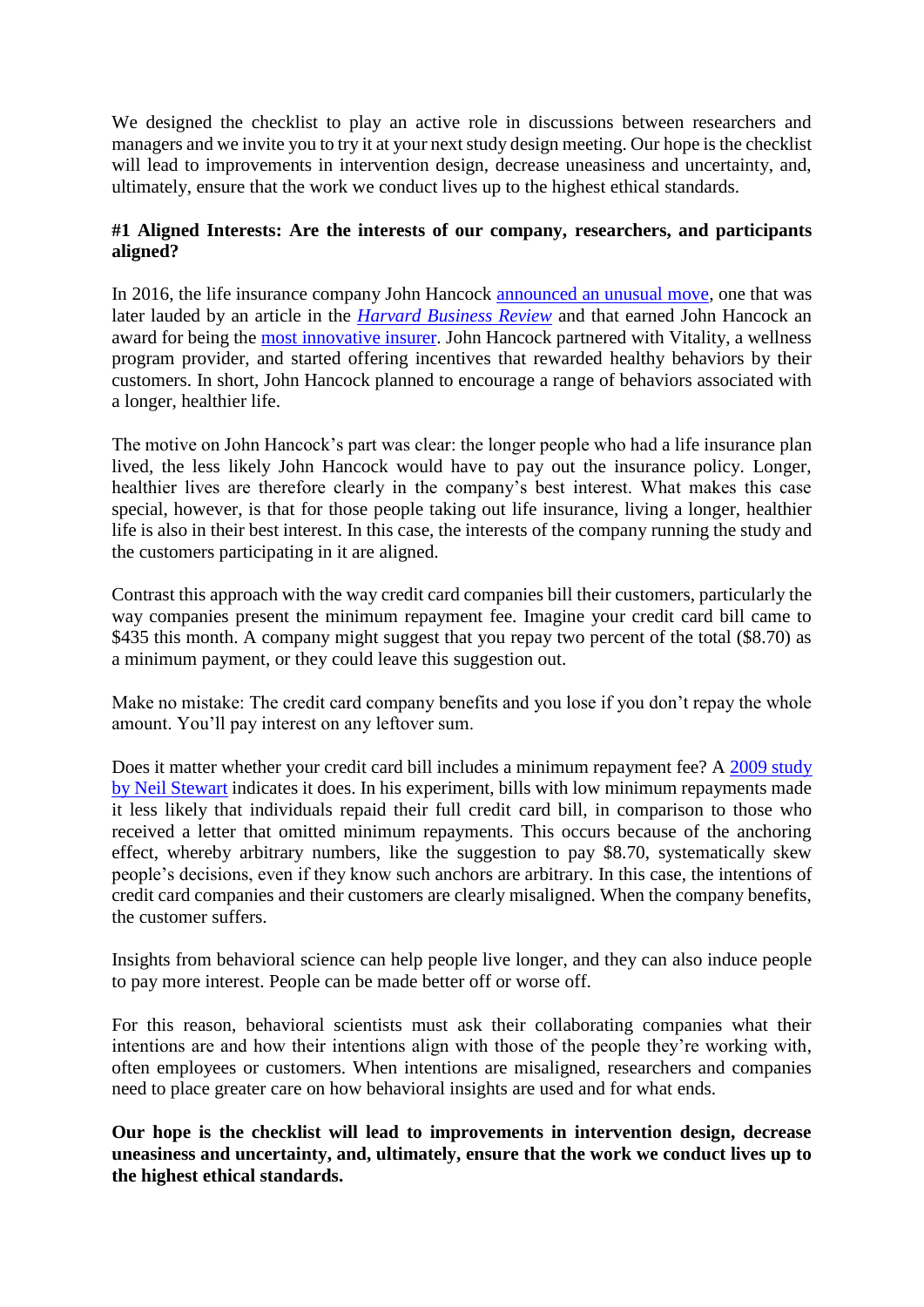#### **#2 Transparent Processes: Is our research process transparent to the participants? How can we make the process more transparent?**

Online dating has [exploded over the past few years.](http://www.pewinternet.org/2016/02/11/15-percent-of-american-adults-have-used-online-dating-sites-or-mobile-dating-apps/) Over 25 percent of American adults 18 to 24 years old have used an online dating site. In 2013, the percentage was just 10 percent. Few organizations collect as much intimate data on as many users as companies that facilitate online dating. These companies use the data to improve their products and ultimately grow their user base. This is how they stay in business.

But online dating companies vary widely in how transparent they make this process. Tinder, though it lists a sociologist on their staff, does not provide users with insights into how their data is being used for research. OkCupid, in contrast, openly talks about how it [employs users'](https://theblog.okcupid.com/we-experiment-on-human-beings-5dd9fe280cd5)  [data for research](https://theblog.okcupid.com/we-experiment-on-human-beings-5dd9fe280cd5) and regularly publishes [summaries of the insights](https://theblog.okcupid.com/tagged/data) it has gained.

When companies conduct research on their customers, they must consider whether customers know that they are part of an experiment. If not, companies must explore the best ways to inform customers that their data is being used for research.

It's worth noting that most users are unlikely to take advantage of the transparency offered. But the fact that the company offers this transparency signals that the company is conducting business ethically. Transparency also provides an important check on the power companies have over users' personal data.

Moreover, covertly studying users can severely damage a company's reputation. In 2017 Facebook conducted a study on teenage users, some as young as 14, to pinpoint ["moments](https://www.technologyreview.com/s/604307/is-facebook-targeting-ads-at-sad-teens/)  [when young people need a confidence boost,](https://www.technologyreview.com/s/604307/is-facebook-targeting-ads-at-sad-teens/)" but the study was made public knowledge only after the fact. The public outcry following the leaked results was immense: A coalition [of 25](http://www.marketwatch.com/story/facebook-says-it-doesnt-target-vulnerable-teens-with-ads-but-it-has-studied-them-2017-05-01)  [consumer rights organizations](http://www.marketwatch.com/story/facebook-says-it-doesnt-target-vulnerable-teens-with-ads-but-it-has-studied-them-2017-05-01) wrote a [public letter](https://www.citizen.org/system/files/case_documents/letter-to-facebook_2.pdf) to Facebook, criticizing the opaque nature of their research. While the full ramifications of the lack of transparency are still to be seen, it is clear that consumer rights organizations and governments around the world will now keep [an even closer eye on Facebook's data operation.](https://www.nytimes.com/2016/09/28/technology/whatsapp-facebook-germany.html?mcubz=2&_r=0)

#### **#3 Rigorous Evaluation: Does our study design and analysis plan allow us to evaluate the effectiveness of the research?**

When individuals participate in academic research studies, they give their time and effort in order to advance the state of science (and, sometimes, to make a little bit of money on the side). University researchers are expected to respect participants' time and effort and design studies with enough rigor that the findings have the potential to benefit the field.

Companies should be held to a similar standard. It is a company's obligation to design studies in ways that allow for rigorous evaluation, so that the time and effort invested by hundreds, thousands, or even millions of customers or employees has the potential to improve the company's operations, to the benefit of both the company and its customers or employees.

How does this work in practice? Opower, an energy services provider based in Arlington, Virginia, provides a useful case study.

When it bills its customers, Opower provides people with information about how their energy use compares to that of their neighbors. A wealth of [research](https://www.povertyactionlab.org/sites/default/files/publications/899%20Allcott%20and%20Rogers%20AER2014%20The%20Short-Run%20and%20Long-Run%20Effects%20of%20Behavioral%20Interventions.pdf) shows that this type of social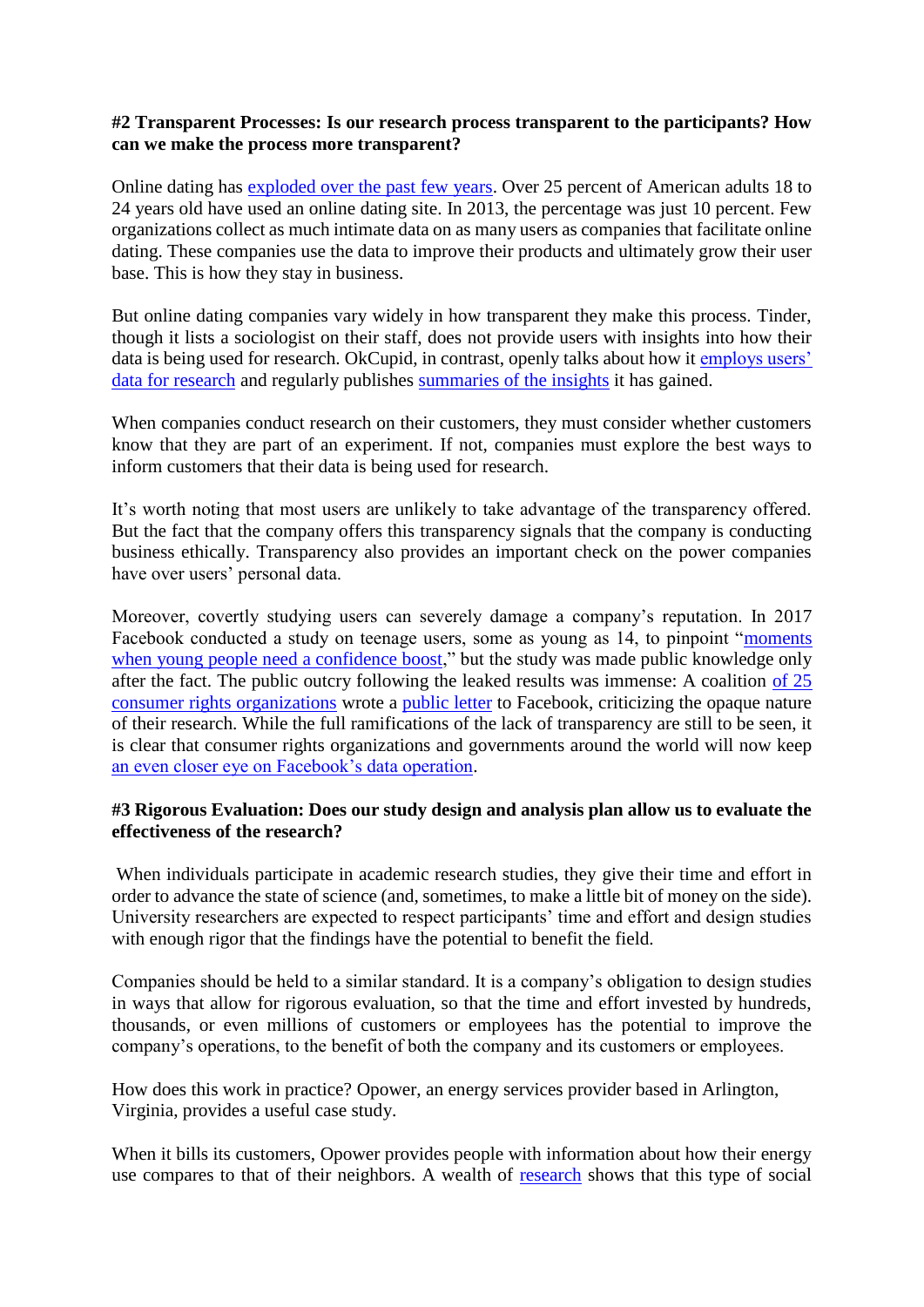norm information can reduce individuals' energy usage, saving money for the company and customer alike, as well as being friendly to the environment.

In its early days of providing this information to its customers, Opower encountered a problem their academic counterparts had been struggling with for a while. Giving people feedback on their energy consumption tended to reduce energy use for those individuals who used more than others, but increase energy use for those who used less than others—a phenomenon known in the academic literature as the boomerang effect.

In follow-up experiments, Opower, [in collaboration with behavioral scientists,](http://www.rug.nl/gmw/psychology/research/onderzoek_summerschool/firststep/content/papers/2.4.pdf) found that pairing the social norm information with emoticons, such as a smiley face when energy use was below average and a frowny face when energy use was above average, eliminated the boomerang effect. This insight was then rolled out across Opower's billing operations, saving the customers and company money and reducing energy consumption.

Opower continues to develop and test interventions. In ongoing work that one of us (Jon; unfunded research partnership) is involved in, Opower is evaluating how customers' perceptions of their neighbors influence how they respond to the social norm information.

Continuously developing and testing interventions, like Opower has done, is not just good practice: It's critical for developing effective relationships with your customers and employees. Research by Suzanne Shu and colleagues (in press at *Behavioral Public Polic*y) shows that people are more likely to endorse the use of behavioral insights if they perceive those insights to be effective. That is, the more time and effort companies invest to improve the substance and delivery of interventions, the more likely people are to support them—which in turn, is likely to make them even more effective in the future.

The takeaway? Treat customers and employees with respect. Design and invest in studies that allow for a rigorous evaluation. And if an intervention only benefits one of the stakeholders, it's likely to cost the company money and their reputation in the long run.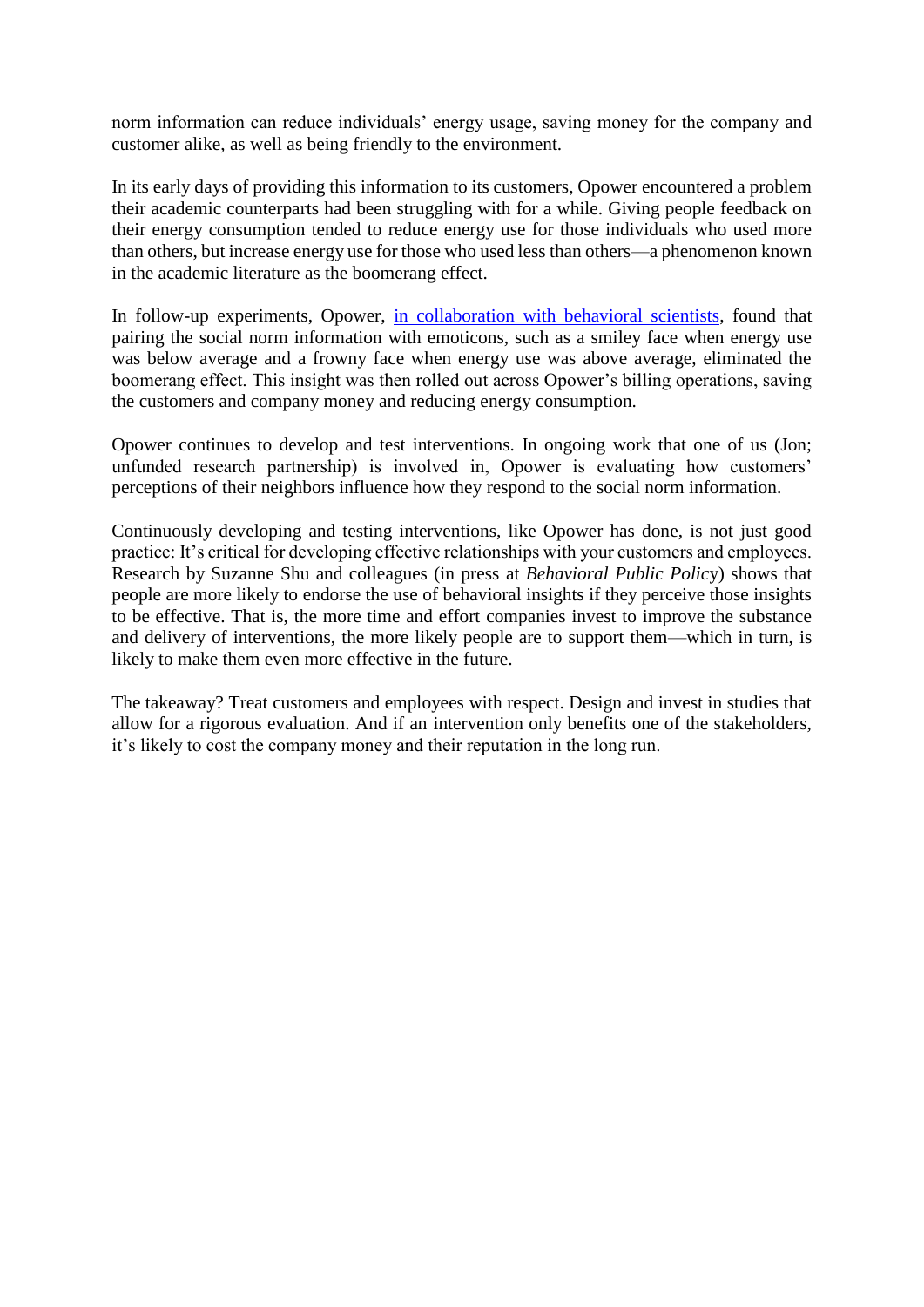| <b>Principle</b>                 | Goal                                                                                                                      | <b>Risk if ignored</b>                                                                                                        |
|----------------------------------|---------------------------------------------------------------------------------------------------------------------------|-------------------------------------------------------------------------------------------------------------------------------|
| #1: Aligned Interests            | The company, researchers, and<br>participants' interests are aligned.                                                     | Participants may do things that run<br>contrary to their interests. Loss of<br>trust in the company.                          |
| #2: Transparent Processes        | Participants understand the plan<br>and purpose of the research.                                                          | Loss of trust in the research process.<br>Increased oversight on the company.                                                 |
| #3: Rigorous Evaluation          | Rigorous research design and<br>evaluation so participant time is not<br>wasted and the company can learn<br>and improve. | Waste of participant and company's<br>time, effort, and resources. Lack of<br>improvement and support for future<br>research. |
| #4: Data Privacy<br>and Security | Robust data privacy and security<br>protocols to protect participants'<br>information.                                    | Participant's sensitive data is<br>breached. Company faces legal<br>problems.                                                 |
| #5: Ease of Opt Out              | Participants understand how to opt<br>out and can do so simply.                                                           | Participants feel forced or coerced<br>to participate. Loss of trust in the<br>company.                                       |
| #6: Cost-Benefit Analysis        | Potential benefits to the participants<br>outweigh potential harms.                                                       | Participants are harmed by the<br>company and researcher.                                                                     |

*Click here to download a PDF of the [table](http://behavioralscientist.org/wp-content/uploads/2017/10/The-Behavioral-Scientists-Ethics-Goals.pdf) above and here for the [full checklist.](http://behavioralscientist.org/wp-content/uploads/2017/10/The-Behavioral-Scientists-Ethics-Checklist-1.pdf)*

#### **#4 Data Privacy and Security: Do we have a data management plan that protects the privacy and anonymity of our participants?**

Companies often collect sensitive data on employees and their customers. Consider that for many companies who issue their employees cell phones and computers, it is legal to monitor these devices.

Recently, Microsoft's Duncan Watts [analyzed the email data](https://medium.com/@duncanjwatts/the-organizational-spectroscope-7f9f239a897c) of Microsoft's employees. He and his colleagues found that emails sent outside of working hours negatively predicted worklife balance. They also found that employees liked their manager more if the manager responded quickly to emails.

While these insights are intriguing and useful to Microsoft and its employees, it is important to remember that emails also often contain personally sensitive information. Companies that plan on analyzing such information must think proactively about how they will [treat this data.](https://medium.com/@hannawallach/big-data-machine-learning-and-the-social-sciences-927a8e20460d) Ideally, companies would strip all personally identifiable information for the data set—often a requirement of university Institutional Review Boards (IRB).

In addition, it is important that organizations have adequate procedures to protect sensitive data from being exposed. We lauded OkCupid above, but we also need to note that researchers have [exploited vulnerabilities](https://www.wired.com/2016/05/okcupid-study-reveals-perils-big-data-science/) in OkCupid's web design to collect personally identifiable information. Organizations that conduct experiments on their employees and customers need to consider how they will anonymize existing data and protect it from leaking.

We want to emphasize just how difficult it is to fully anonymize data. It requires far more than getting rid of personally identifiable information, such as individuals' names, addresses, and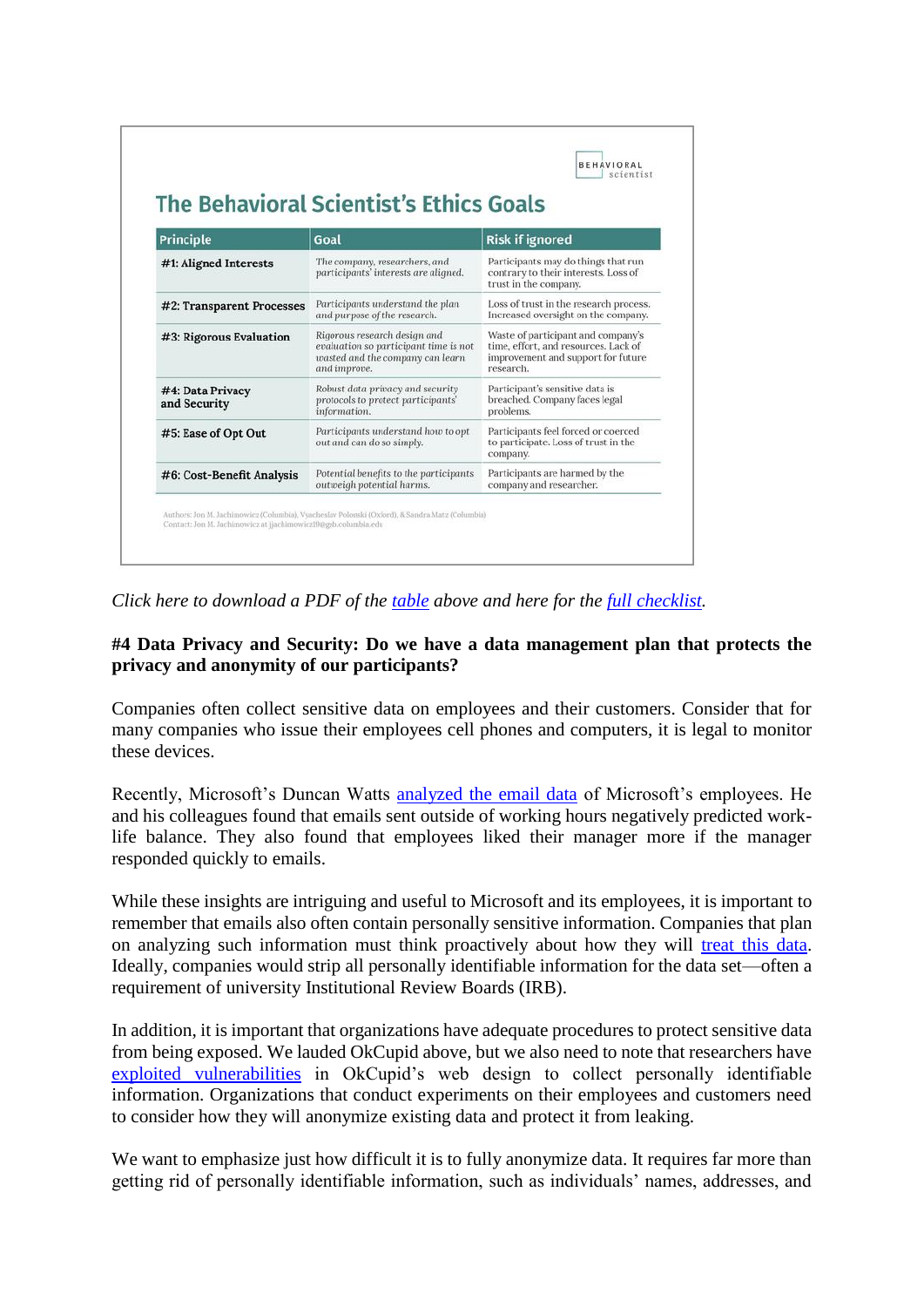dates of birth. (It takes just [four data points](http://science.sciencemag.org/content/347/6221/536.full) from an individual's credit card statement to identify them with 90% accuracy). To preserve confidentiality, researchers could add random variation to indirect identifiers in the data. Detailed logs of all anonymization steps need to be kept.

Minimizing the risk of privacy violations is not a one-sized-fits-all approach: The required level of anonymization may vary depending on the context of the research. Organizations need to proactively and carefully think through their data collection policies to best protect the privacy of the population they are studying. In some cases, it may be wise for researchers and companies to work with specialists in data security.

#### **#5 Ease of Opt Out: Can our participants easily opt out of the study?**

Several years ago, a group of researchers from Facebook's data science team conducted a controversial experiment involving over 689,000 Facebook users. In the experiment, the researchers manipulated the emotional content of the messages appearing in users' news feeds. They found that [emotions can be contagious](https://www.researchgate.net/profile/Jeffrey_Hancock/publication/262813340_Experimental_Evidence_of_Massive-Scale_Emotional_Contagion_Through_Social_Networks/links/5418aed90cf2218008bf43ce.pdf) on the social network. That is, even when people aren't in the same physical location, people can transfer their emotional states to others.

The scale and nature of the experiment were ground-breaking. But this push for new scientific territory by a company a little more than a decade old and with millions of users highlights some of the new ethical concerns companies and behavioral scientists must take into consideration.

[Critics of the study questioned](https://www.theguardian.com/science/head-quarters/2014/jul/01/facebook-cornell-study-emotional-contagion-ethics-breach) whether or not it was ethical to manipulate the emotional content of a user's news feed. The journal that published the results, *Proceedings of the National Academy of Sciences*, issued a rare ["Editorial Expression of Concern,](http://www.pnas.org/content/early/2014/07/02/1412469111.full.pdf)" voicing concerns about the lack of informed consent in the study.

At the time of publication in *PNAS*, the study fell in line with Facebook's [data policy](https://www.facebook.com/full_data_use_policy) and the legal framework in the United States known as the ["Common Rule.](http://www.hhs.gov/ohrp/humansubjects/commonrule/)" However, it came out later that the clauses regarding research were added to Facebook's data policy approximately [four months after the experiment took place](http://www.forbes.com/sites/kashmirhill/2014/06/30/facebook-only-got-permission-to-do-research-on-users-after-emotion-manipulation-study/) (but before the study was published).

The 689,000 people whose Facebook news feeds were manipulated did not get any advance notice and there was no way for them to opt out from any research activities conducted on the site. This is extremely problematic: Users must be given the opportunity to opt out from research.

When behavioral scientists work with companies, it is important to take into account participants' agency. People need to be able to clearly understand when their data is being used for "business-as-usual," and when their data is being used for additional research experiments. An opt-out clause is particularly important when experiments manipulate participants. And opting out should be made easy—viable for busy participants who have many different things on their mind.

**As collaborations between academic behavioral scientists and companies become more common, we need to be aware of how different goals may lead to ethical trade-offs.**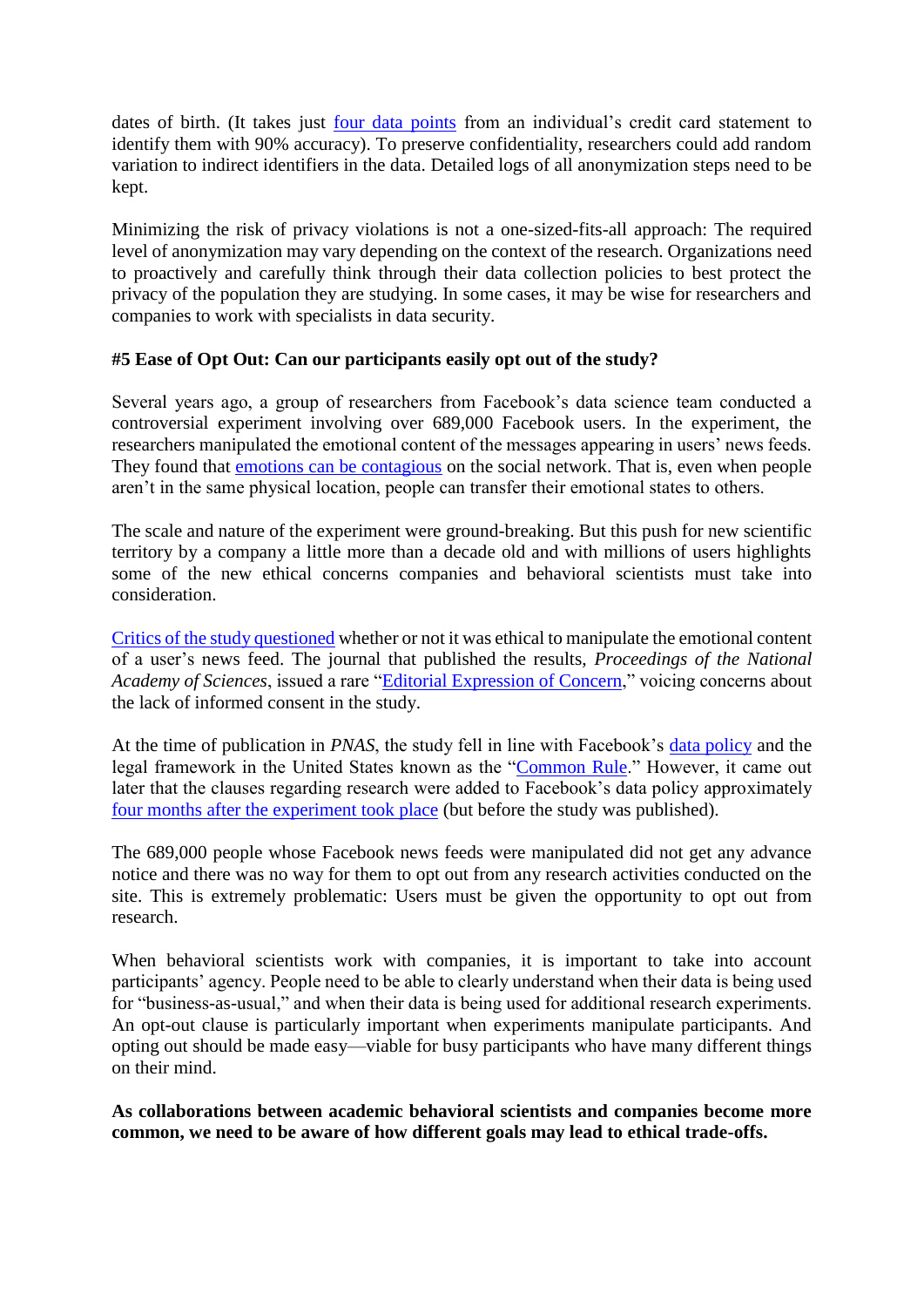#### **#6 Cost–Benefit Analysis: Do the potential benefits of our study outweigh the potential harms?**

Facebook's manipulation of people's news feeds raises another ethical consideration. Specifically, did Facebook need to manipulate 689,000 users' news feeds to get an answer to their research question? A [power analysis—](https://designingexperiments.com/)a test determining the number of participants needed to detect an effect—revealed that they didn't.

It is important to conduct research studies with [sufficient power](http://datacolada.org/18) to detect the presence of hypothesized effects, even if they are small—as is the case with most complex behavioral phenomena. But it is equally important to [not be wasteful](http://datacolada.org/54) with sample sizes, as Facebook was in this case.

This is important for two reasons. First, as mentioned above, we need to respect participants time and effort. Second, the negative consequences of an experiment are often unknown, meaning a larger than needed sample size could inflict more harm than was necessary.

In pharmaceutical research when side effects remain unclear, a new drug is not immediately tested on thousands of people. Why test unnecessarily in the behavioral sciences? Even though the harm in the behavioral sciences may not be as immediate and lethal, the consequences could nonetheless negatively impact people's lives. The question then is what the harms of a possible study are, and whether these harms are justified in comparison to the potential benefits. Indeed, one key component of the review process (IRB), standard in colleges and universities, is evaluating the potential benefits of the research versus its potential harm. Businesses lack comparable oversight, which is one reason we feel this checklist is so important.

Finally, it's important to contemplate how the benefits and costs are distributed. For example, if all of the benefits go to the organization running the study and all of the costs go to the population under study (such as employees or customers), then it may be questionable whether the benefits truly outweigh the costs. Companies may therefore want to consider for whom benefits offset costs, and how a positive tally may be achieved for each group.

Ultimately, we believe that [The Behavioral Scientist's Ethics Checklist](http://behavioralscientist.org/wp-content/uploads/2017/10/The-Behavioral-Scientists-Ethics-Checklist-1.pdf) will help behavioral scientists and companies work together in more effective and ethical ways. As collaborations between academic behavioral scientists and companies become more common, we need to be aware of how different goals may lead to ethical trade-offs. One way to do this is by developing a shared language and understanding of the purpose and parameters of a research partnership. We feel the checklist helps do just this.

*Click here to download a PDF of [The Behavioral Scientist's Ethics Checklist](http://behavioralscientist.org/wp-content/uploads/2017/10/The-Behavioral-Scientists-Ethics-Checklist-1.pdf) and here to download a table of [The Behavioral Scientist's Ethics Goals.](http://behavioralscientist.org/wp-content/uploads/2017/10/The-Behavioral-Scientists-Ethics-Goals.pdf)*